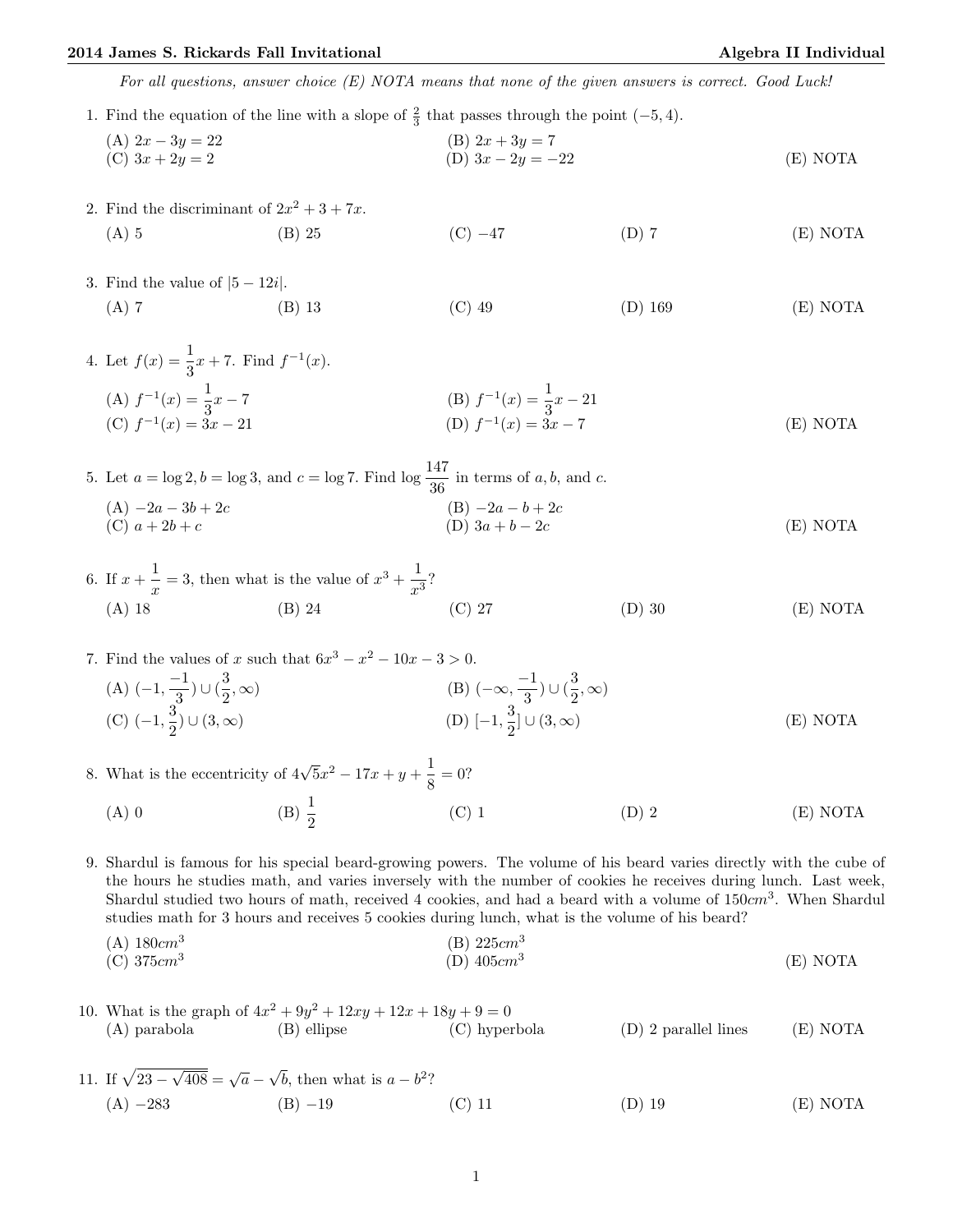## 2014 James S. Rickards Fall Invitational Algebra II Individual Algebra II Individual

|  | 12. Which best describes the graph of $ z-4+3i =6$ in the complex plane assuming that $z=a+bi$ ? |              |                 |              |          |
|--|--------------------------------------------------------------------------------------------------|--------------|-----------------|--------------|----------|
|  | (A) two points                                                                                   | (B) one line | $(C)$ two lines | (D) a circle | E) NOTA  |
|  | 13. For the following equation:                                                                  |              |                 |              |          |
|  | $\frac{A}{x-4} - \frac{2B}{x+3} = \frac{11x+5}{x^2-x-12}$<br>Find the value of $B^A$ .           |              |                 |              |          |
|  |                                                                                                  |              |                 |              |          |
|  | $(A) -49$                                                                                        | (B) 49       | $(C) -128$      | (D) 128      | (E) NOTA |

14. Find the distance between the centers of the following two conics:

$$
2x^{2} + 2y^{2} - 8x - 16y + 38 = 0
$$
  
\n
$$
16x^{2} + 9y^{2} + 32x - 36y - 92 = 0
$$
  
\n(A) 2  
\n(B)  $\sqrt{5}$   
\n(C)  $\sqrt{13}$   
\n(D)  $\sqrt{37}$   
\n(E) NOTA

15. Find the sum of all the real solutions to the following expression:  $(x^2 + x - 3)^{(x^2 + x - 6)} = 1$ . (A) −3 (B) 3 (C) −1 (D) 1 (E) NOTA

16. For the following:

$$
\begin{bmatrix} -7 & 4 \\ 8 & -3 \end{bmatrix} \begin{bmatrix} A & B \\ C & D \end{bmatrix} = \begin{bmatrix} 10 & -1 \\ -2 & -13 \end{bmatrix}
$$
  
Find the value of  $A + B + C + D$ .  
(A) -6 (B) 8 (C) -2 (D) 22 (E) NOTA

17. Let 
$$
\phi = \prod_{i=1}^{50} 9^i
$$
. Find the value of  $\log_3 \phi$ .  
\n(A) 1275 (B) 2550 (C) 5100 (D) 10200 (E) NOTA

18. Kyle wants to be the very best - like no one ever was! So when he catches the bouncing Pokemon, Spoink, he drops it from a height of 600 feet. The Spoink travels infinitely, and has the ability to rebound back at  $\frac{1}{x}$  of the height of each bounce. The Spoink travels a total of  $1200$  feet. What is the value of  $x$ ?

(A)  $\frac{1}{3}$ (B)  $\frac{1}{2}$ (C) 2 (D) 3 (E) NOTA

19. Given the sequence 6, 25, 56, 99, 154... What is the 
$$
10^{th}
$$
 term?  
\n(A) 609 (B) 652 (C) 705 (D) 736 (E) NOTA

20. Let  $g(x) = 2x^3 - 7x^2 + Ax - 2$  such that the roots make up a geometric progression. What is the value of A? (A) −15 (B) −7 (C) 7 (D) 15 (E) NOTA

21. Rickards' Mu Alpha Theta Team is selling pineapples for a fundraiser. They sell 750 servings of pineapple at \$0.50 each. If prices are raised by \$0.05 per serving, then sales decrease by 10 servings. At what price should the pineapple be sold in order to receive maximum profit?

(A) \$0.55 (B) \$0.60 (C) \$0.65 (D) \$0.70 (E) NOTA